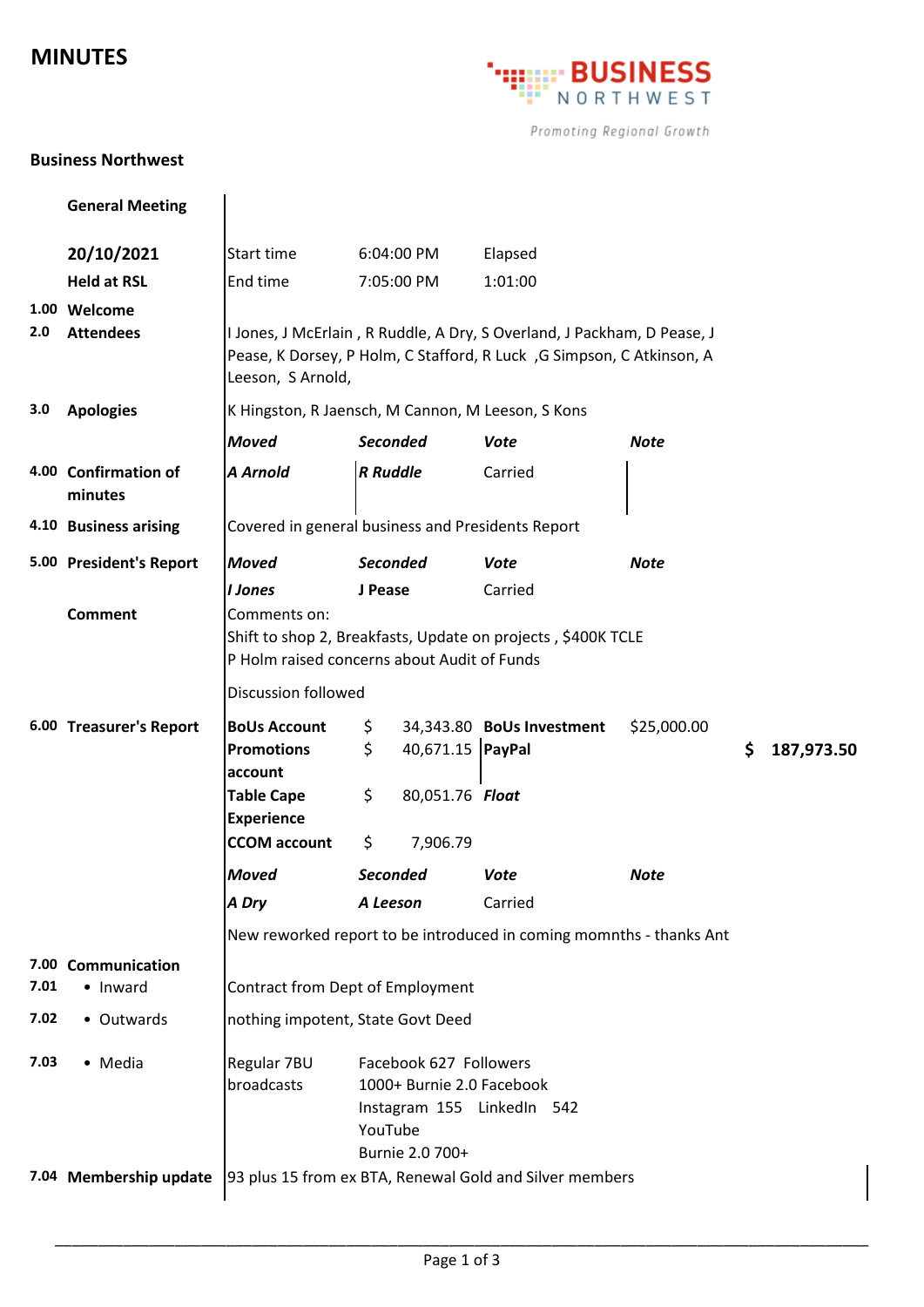| 8.00 General Business                             |                                                                                                                                                                                                                                                                                                                                                                                                                                                                                                                                                                                                                                                                                                                                                                                                                                                                                                                                                                                                                                                                                                                                                                                                                                                                                                                                                                                                                                                                                                                                                                                                                                                                                       |  |  |  |
|---------------------------------------------------|---------------------------------------------------------------------------------------------------------------------------------------------------------------------------------------------------------------------------------------------------------------------------------------------------------------------------------------------------------------------------------------------------------------------------------------------------------------------------------------------------------------------------------------------------------------------------------------------------------------------------------------------------------------------------------------------------------------------------------------------------------------------------------------------------------------------------------------------------------------------------------------------------------------------------------------------------------------------------------------------------------------------------------------------------------------------------------------------------------------------------------------------------------------------------------------------------------------------------------------------------------------------------------------------------------------------------------------------------------------------------------------------------------------------------------------------------------------------------------------------------------------------------------------------------------------------------------------------------------------------------------------------------------------------------------------|--|--|--|
| 8.01 Breakfast sessions                           | Oct 20th Grant Ollington Zest<br>Nov 3rd UPC Renewables update on projects<br>Nov 17th Guide Falls Breakfast with Rachael<br>Dec 1st Hugh Marquis<br>Dec 15th Project Marinus update<br>Going Well, all locked in, Organise B French in New Year                                                                                                                                                                                                                                                                                                                                                                                                                                                                                                                                                                                                                                                                                                                                                                                                                                                                                                                                                                                                                                                                                                                                                                                                                                                                                                                                                                                                                                      |  |  |  |
| 8.02 Events                                       | R Luck - Excellence awards Nov 20th<br>Christmas drinks 10/12<br>Christmas Festival with Tree 17/12<br>Christmas Parade proceeding<br>Private event for New Years<br>Note Burnie Tennis Postponed                                                                                                                                                                                                                                                                                                                                                                                                                                                                                                                                                                                                                                                                                                                                                                                                                                                                                                                                                                                                                                                                                                                                                                                                                                                                                                                                                                                                                                                                                     |  |  |  |
| 8.03 Chamber Alliance<br>update                   | Still waiting on this. State govt. \$300K available to regional peak business bodies, will apply<br>with DCCI to Reskin and Reimage CCOM / change name. TCCI may join in roll existing Buy<br>Tasmanian system into it.                                                                                                                                                                                                                                                                                                                                                                                                                                                                                                                                                                                                                                                                                                                                                                                                                                                                                                                                                                                                                                                                                                                                                                                                                                                                                                                                                                                                                                                               |  |  |  |
| 8.04 Promotions                                   | Mostly covered in Presidents report and ensuring discussion.<br>Apply RISE grant for 24 months use of DSE building from 1/2 to 1/4/22                                                                                                                                                                                                                                                                                                                                                                                                                                                                                                                                                                                                                                                                                                                                                                                                                                                                                                                                                                                                                                                                                                                                                                                                                                                                                                                                                                                                                                                                                                                                                 |  |  |  |
| 8.05 Tourism                                      | Patchy with shutdown Hobart mid month, functions cancelled. Tulips / EVRG going well,<br>State Govt Vouchers. Discuss EVRG assets, use of Rhodo around CBD                                                                                                                                                                                                                                                                                                                                                                                                                                                                                                                                                                                                                                                                                                                                                                                                                                                                                                                                                                                                                                                                                                                                                                                                                                                                                                                                                                                                                                                                                                                            |  |  |  |
| 8.06 Retail / Real Estate /<br>Arts / Agriculture | - Retail D Pease<br>Business / Performing   still strong people around town, supply issues effecting product choice / selections until<br>next year, footwear production impacted, pallet shortage due to timber worse than<br>containers.<br>I Jones - Discussion contribute to inflation / supply shortages. 8-10% increase in stock<br>prices, Fuel price increased to \$1.70 (Discussion followed)<br>- Construction S Arnold;<br>no changes, rolled out mental health plan, no assistance available when required, mental<br>health support hard. Stubbs signed on to Man Up Tasmania. work on financial literacy and<br>emotional intelligence. Create a mental health first Aid. Good work keep supporting.<br>Apprentice numbers down, good applicants, more going to Uni or complacency ?<br>(Discussion on TAFE) Holding Apprentices ok, lots of cert 4, builder bust 30 homes Hobart,<br>caution.<br>- Real Estate, C Stafford;<br>Shortage of rentals / listings. Discussion followed re rising rates, effect young people, tight<br>markets and credit tightening<br>- Performing Arts G Simpson;<br>start wind down end of term, Events - Pink month October - Pink up Burnie - doing well<br>with initiatives - Ball postponed - Run for Dark this Saturday - speak up stay chatty charity -<br>mental health talks - suicide prevention strategies - Tasmanian young achiever Awards -<br>based around youth, pink up mental health. (P Holm suggest Pale Blue suggest find<br>someone to organise?)<br>- Training K Dorsey;<br>There are jobs, business strong, trades gave examples, hard to find right people, people<br>don't want to work. (discussion followed) |  |  |  |